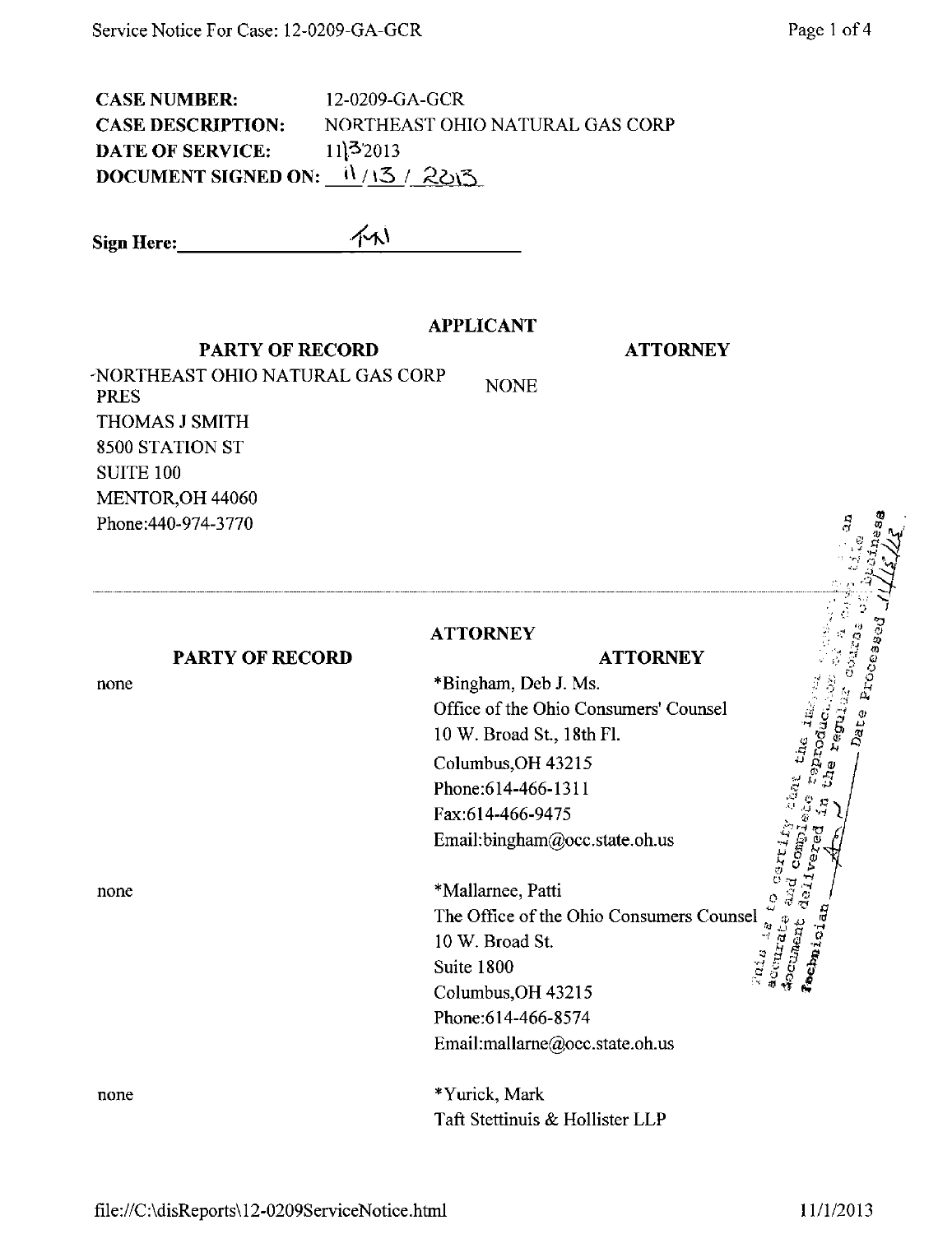|      | 65 E. State Street<br>Suite 1000<br>Columbus, OH 43215<br>Phone: 614-221-4000<br>Fax:614-221-4012<br>Email:myurick@taftlaw.com                                                        |
|------|---------------------------------------------------------------------------------------------------------------------------------------------------------------------------------------|
| none | *Scott, Tonnetta Y Mrs.<br>Ohio Attorney General<br>180 East Broad Street<br>Columbus, OH 43215<br>Phone: 614-466-4395<br>Email:Tonnetta.Scott@puc.state.oh.us                        |
| none | *Brigner, Gina L Ms.<br><b>Ohio Consumers' Counsel</b><br>10 W. Broad, 18th Floor<br>Columbus, OH 43215<br>Phone:614-644-0684<br>Fax:614-466-9475<br>Email:brigner@occ.state.oh.us    |
| none | *Miller, Vesta R<br>Public Utilities Commission of Ohio<br>180 East Broad Street<br>Columbus, OH 43215<br>Phone:614-466-7702<br>Email: Vesta. Miller@puc.state.oh.us                  |
| none | *Duffer, Jennifer Mrs.<br>Armstrong & Okey, Inc.<br>222 East Town Street<br>2nd Floor<br>Columbus, OH 43215<br>Phone: 614-224-9481<br>Fax:614-224-5724<br>Email:jduffer@ameritech.net |
| none | *Kravitz, Zachary D. Mr.<br>Taft, Stettinius & Hollister, LLP<br>65 E. State Street, Suite 1000                                                                                       |
|      |                                                                                                                                                                                       |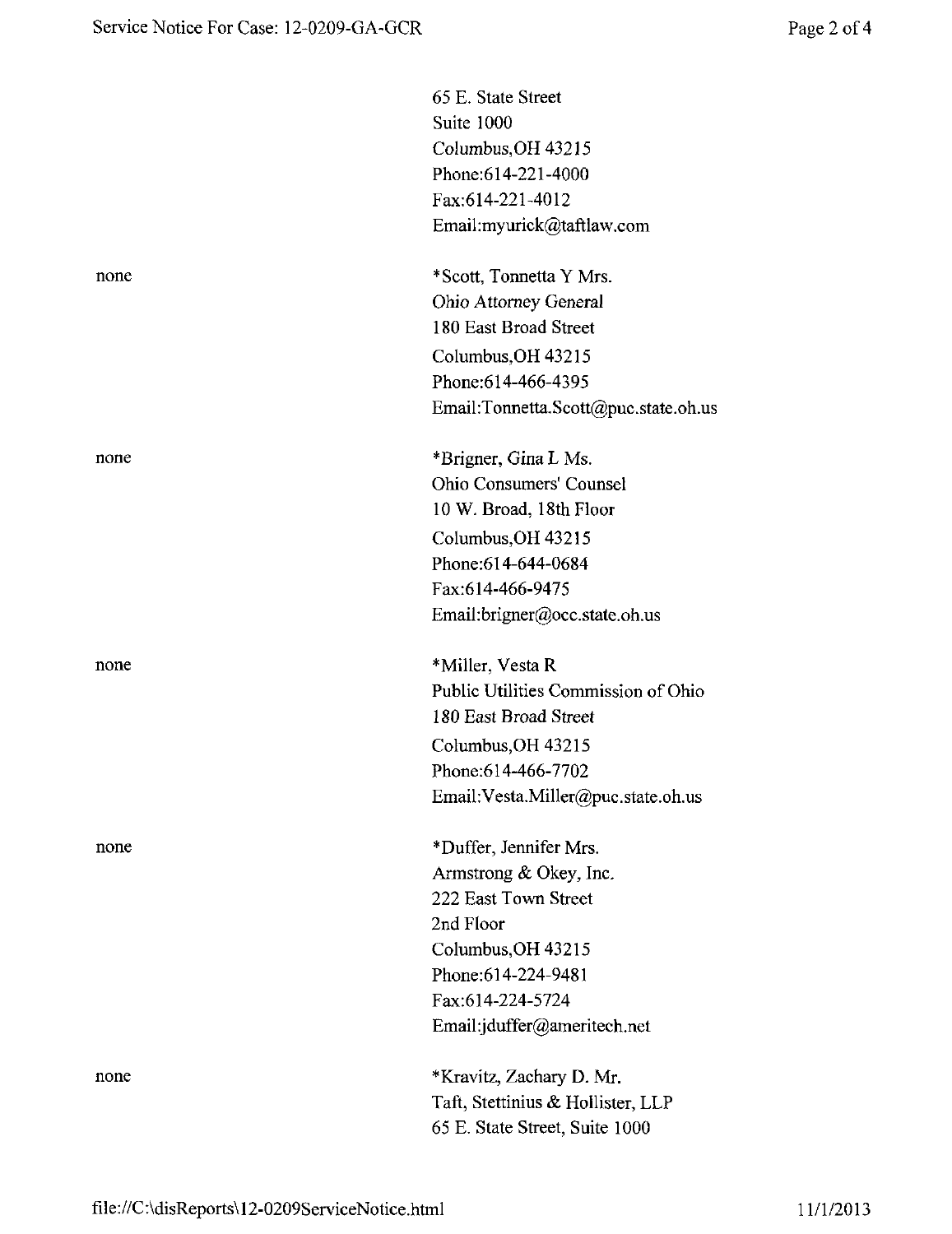|      | Columbus OH 43215                      |
|------|----------------------------------------|
|      | Phone: 614-221-4000                    |
|      | Fax:614-221-4012                       |
|      | Email:zkravitz@cwslaw.com              |
| none | *Keeton, Kimberly L                    |
|      | Ohio Attorney General's Office         |
|      | <b>Public Utilities Section</b>        |
|      | 180 East Broad Street, 6th Floor       |
|      | Columbus OH 43215-3793                 |
|      | Phone: (614) 466-4397                  |
|      | Fax: (614) 644-8764                    |
|      | Email:Kim.Keeton@puc.state.oh.us       |
| none | /KRAVITZ, ZACHARY D.                   |
|      | TAFT, STETTINIUS & HOLLISTER LLP       |
|      | 65 EAST STATE STREET, STE 1000         |
|      | COLUMBUS, OH 43215                     |
|      | Phone: 614-221-6000                    |
| none | *Coffey, Sandra                        |
|      | Public Utilities Commission of Ohio    |
|      | 180 E. Broad St.                       |
|      | Columbus, OH 43215                     |
|      | Phone: (614) 728-2516                  |
|      | Fax:(614) 728-8373                     |
|      | Email:Sandra.Coffey@puc.state.oh.us    |
| none | YURICK, MARK S.                        |
|      | TAFT STETTINIUS & HOLLISTER LLP        |
|      | <b>65 EAST STATE STREET SUITE 1000</b> |
|      | COLUMBUS, OH 43215-4213                |
|      | Phone: 614-221-4000                    |
|      | Email:MYURICK@TAFTLAW.COM              |
|      |                                        |

## FILER

PARTY OF RECORD

**ATTORNEY** 

NONE